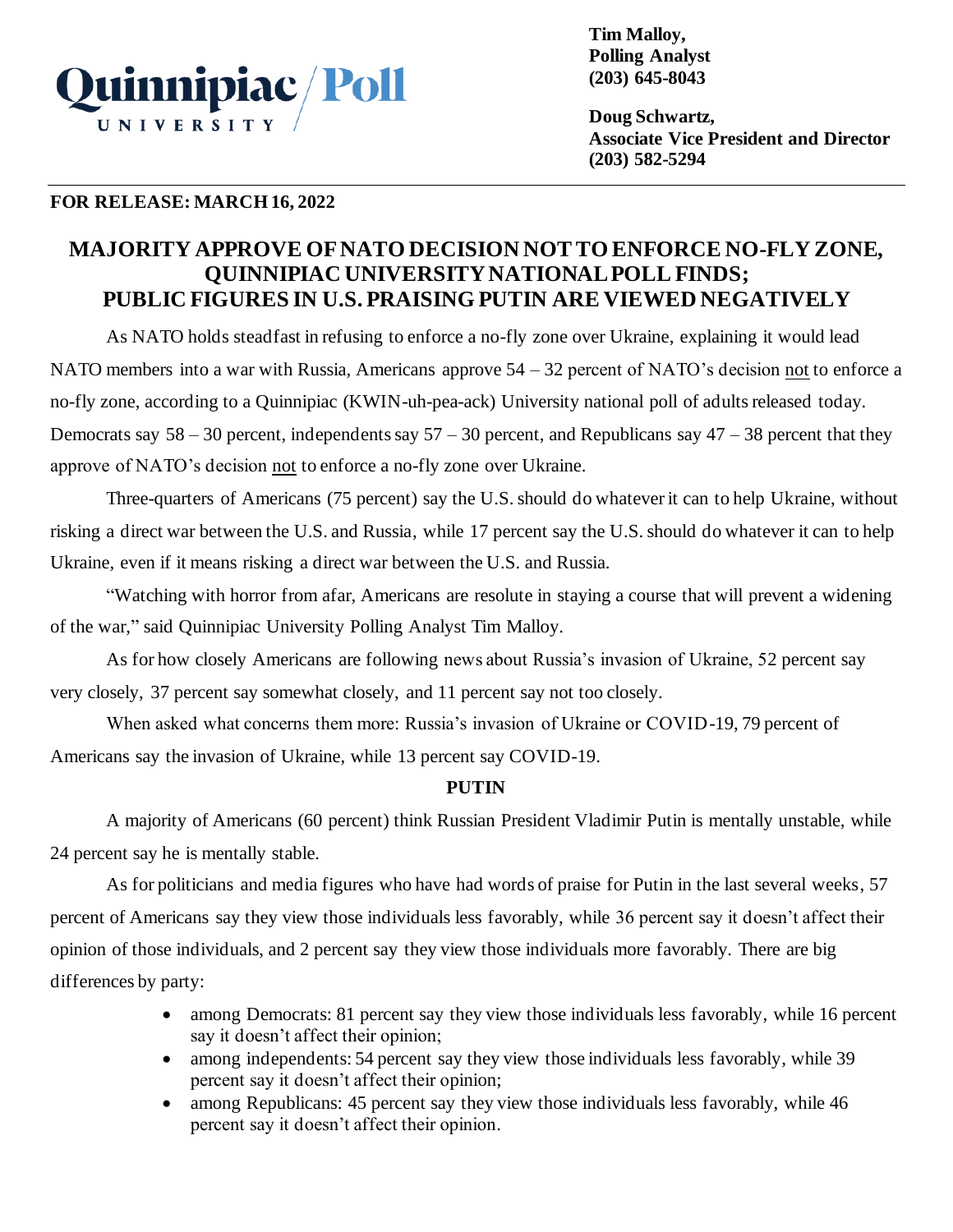"Some career advice from American voters to the politicians, pundits, and opinion performers…there may be enduring consequences for admiring the world's most reviled leader," added Malloy.

#### **BIDEN**

Americans give President Joe Biden a negative 42 – 49 percent approval rating on his handling of the response to Russia's invasion of Ukraine.

As for Biden's overall job approval, Americans give him a negative 38 – 53 percent job approval rating with 9 percent not offering an opinion. This compares to a negative  $38 - 51$  percent job approval rating in a Quinnipiac University poll last week.

In today's poll, registered voters give Biden a negative  $40 - 53$  percent job approval rating with 7 percent not offering an opinion. This compares to a negative  $40 - 51$  percent job approval rating last week.

Americans were asked about Biden's handling of three issues:

- the response to the coronavirus: 49 percent approve, while 44 percent disapprove;
- foreign policy: 39 percent approve, while 52 percent disapprove;
- the economy: 34 percent approve, while 58 percent disapprove.

## **GAS PRICES**

Nearly two-thirds of Americans (64 percent) say the price of gasoline has been either a very serious problem (37 percent) or a somewhat serious problem (27 percent) for them and their family, while 35 percent say it's a not too serious problem (21 percent) or not a problem at all (14 percent).

There are wide differences along party lines. Eighty-five percent of Republicans, 68 percent of independents, and 38 percent of Democrats say the price of gasoline is a very serious problem or a somewhat serious problem for them and their family.

More than 4 in 10 Americans (45 percent) say they have cut back significantly on their household spending because of the recent rise in gas prices, while 54 percent say they have not. Similarly, more than 4 in 10 Americans (46 percent) say they have cut back significantly on how much they drive because of the recent rise in gas prices, while 53 percent say they have not.

"Surging gas prices are apparently a good deal more painful for Republicans than they are for Democrats as more Republicans say that skyrocketing prices are straining home finances and keeping the family vehicle in the garage more than normal," added Malloy.

### **SUPREME COURT NOMINEE**

Americans say 52 – 24 percent that the U.S. Senate should confirm President Biden's nominee Ketanji Brown Jackson to the Supreme Court. About one-quarter of Americans (24 percent) did not offer an opinion.

1,936 U.S. adults nationwide were surveyed from March  $10^{th} - 14^{th}$  with a margin of error of  $+/- 2.2$ percentage points.

The Quinnipiac University Poll, directed by Doug Schwartz, Ph.D. since 1994, conducts independent, non-partisan national and state polls on politics and issues. Surveys adhere to industry best practices and are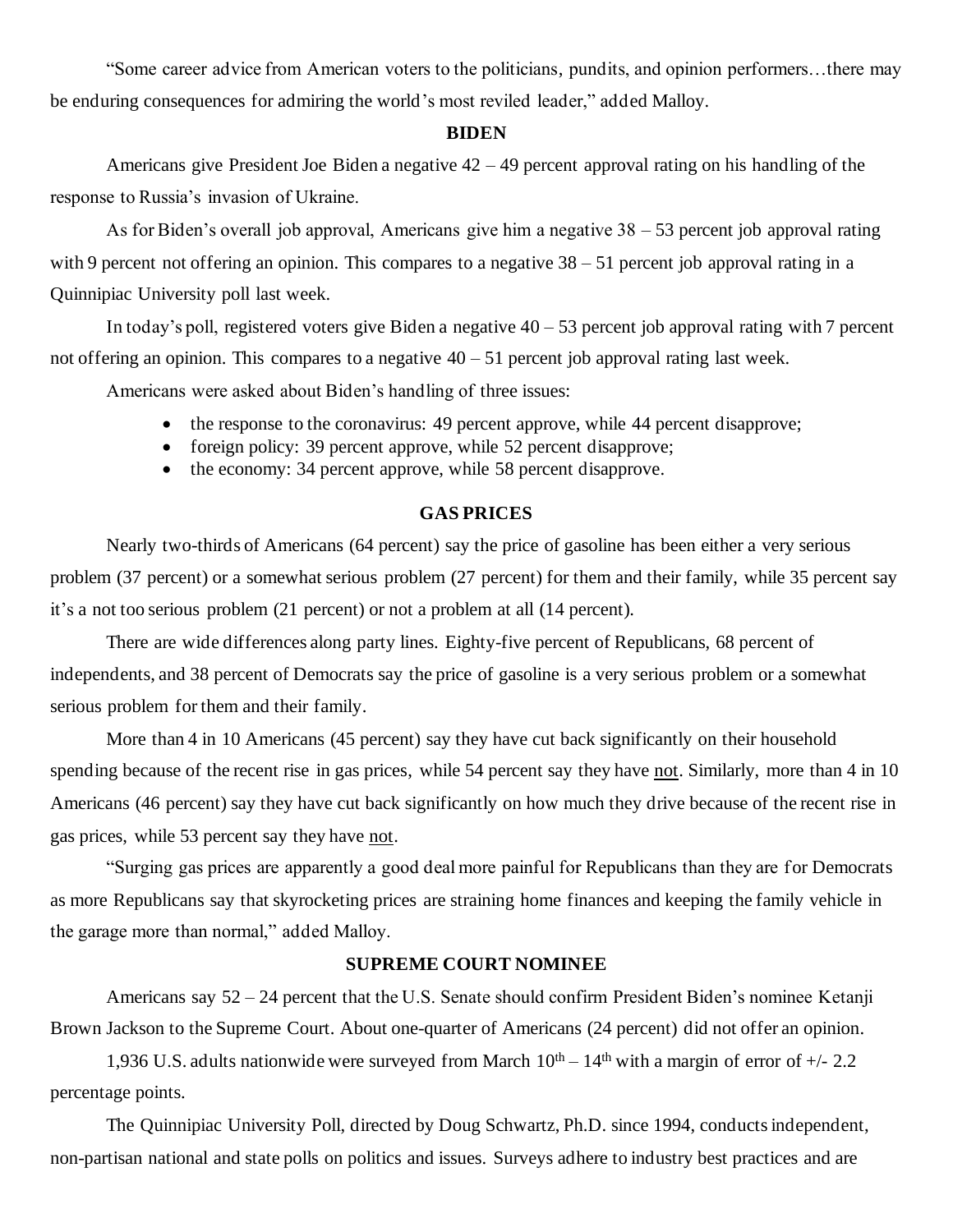based on random samples of adults using random digit dialing with live interviewers calling landlines and cell

phones.

**Visit [poll.qu.edu](https://poll.qu.edu/) or [www.facebook.com/quinnipiacpoll](http://www.facebook.com/quinnipiacpoll)  Email poll@qu.edu, or follow us on [Twitter](http://twitter.com/QuinnipiacPoll) @QuinnipiacPoll.**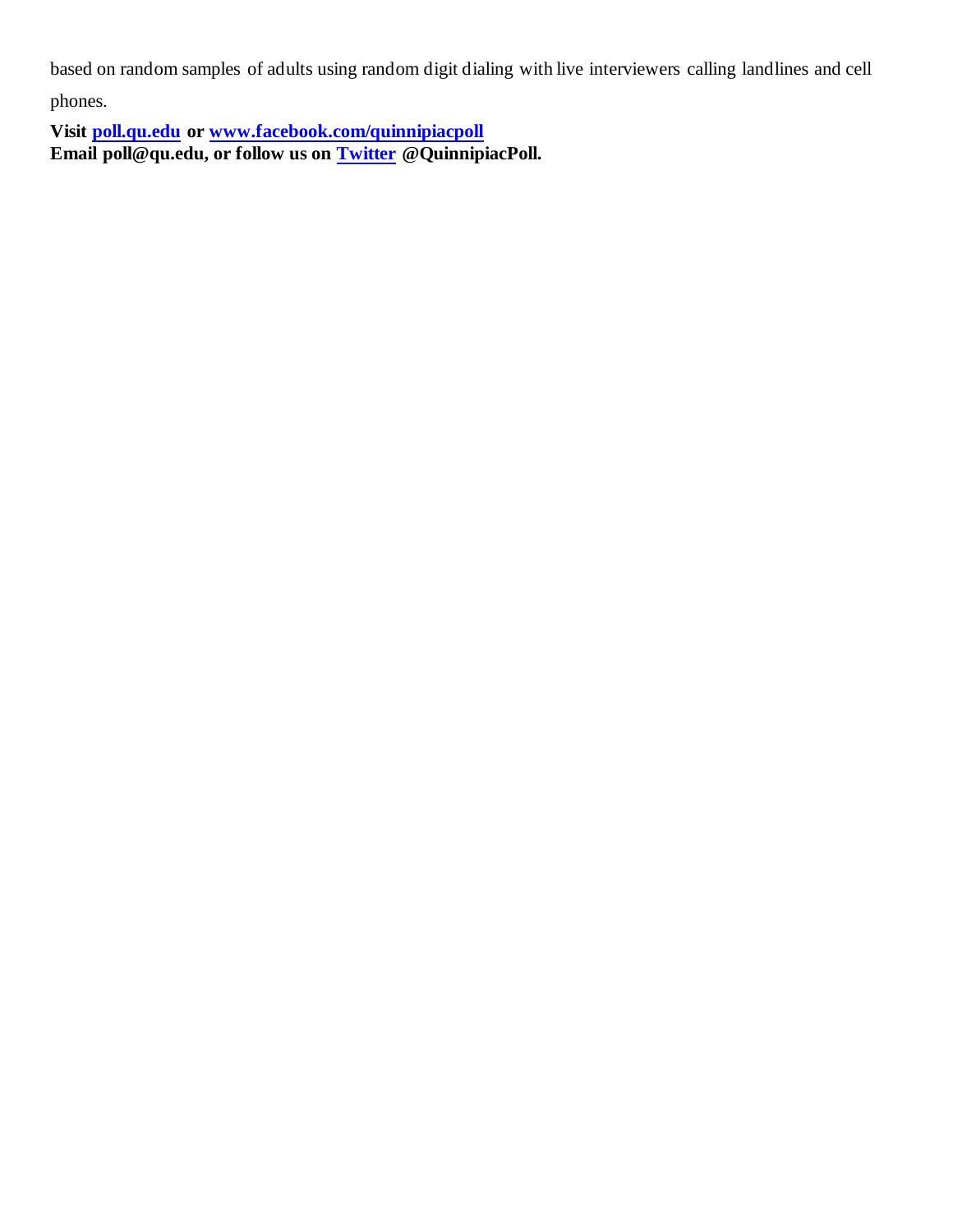1. Do you approve or disapprove of the way Joe Biden is handling his job as president?

|            |                |     |                     | WHITE<br>4 YR COLL DEG<br>No<br>Yes |       |     |     |     |     |  |  |
|------------|----------------|-----|---------------------|-------------------------------------|-------|-----|-----|-----|-----|--|--|
|            | Tot            | Rep | Dem                 | Ind                                 | Men   | Wom |     |     |     |  |  |
| Approve    | 38%            | 4%  | 85%                 | 31%                                 | 32%   | 43% | 44% | 25% |     |  |  |
| Disapprove | 53             | 94  | 9                   | 57                                  | 59    | 47  | 51  | 67  |     |  |  |
| DK/NA      | 9              | 2   | 6                   | 12                                  | 9     | 9   | 5   | 8   |     |  |  |
|            |                |     | AGE IN YRS          |                                     | WHITE |     |     |     |     |  |  |
|            | $18 - 34$      |     | $35 - 49$ $50 - 64$ | $65+$                               | Men   | Wom | Wht | Blk | Hsp |  |  |
| Approve    | 35%            | 37% | 37%                 | 45%                                 | 26%   | 37% | 32% | 62% | 41% |  |  |
| Disapprove | 51             | 52  | 57                  | 51                                  | 67    | 56  | 62  | 30  | 47  |  |  |
| DK/NA      | 14             | 11  | 6                   | 5                                   | 8     | 6   | 7   | 8   | 12  |  |  |
|            | Mltry          |     |                     |                                     |       |     |     |     |     |  |  |
|            | Hshld          |     |                     |                                     |       |     |     |     |     |  |  |
| Approve    | 34%            |     |                     |                                     |       |     |     |     |     |  |  |
| Disapprove | 62             |     |                     |                                     |       |     |     |     |     |  |  |
| DK/NA      | $\overline{4}$ |     |                     |                                     |       |     |     |     |     |  |  |

1a. Do you approve or disapprove of the way Joe Biden is handling his job as president? COMBINED WITH: (If approve/disapprove q1) Do you strongly or somewhat approve/disapprove?

| Tot            | Rep             | Dem            | Ind             | Men                                                | Wom                          | Yes            |                 |                              |
|----------------|-----------------|----------------|-----------------|----------------------------------------------------|------------------------------|----------------|-----------------|------------------------------|
| 19%            | $1\%$           | 51%            | 11 <sup>°</sup> | 16%                                                | 22%                          | 25%            | 11 <sup>°</sup> |                              |
| 18             | $\mathcal{S}$   | 33             | 19              | 16                                                 | 20                           | 19             | 14              |                              |
| 8 <sup>8</sup> | 5               |                | 11              | 9                                                  | $7\phantom{.0}\phantom{.0}7$ | 9              | $\overline{7}$  |                              |
| 44             | 88              | $\overline{2}$ | 45              | 49                                                 | 40                           | 42             | 59              |                              |
| 10             | 3               | $\overline{7}$ | 13              | 10                                                 | 11                           | 5              | 9               |                              |
|                |                 |                |                 |                                                    |                              |                |                 |                              |
| $18 - 34$      |                 |                |                 | Men                                                | Wom                          | Wht            | Blk             | Hsp                          |
| 8%             | 18%             | 23%            | 32%             | $11\%$                                             | 20%                          | 16%            | 39%             | 20%                          |
| 25             | 20 <sub>o</sub> | 13             | 12              | 14                                                 | 18                           | 16             | 23              | 19                           |
| 16             | 9               | $\overline{4}$ | 4               | 8                                                  | - 8                          | - 8            | 9               | 10                           |
| 34             | 42              | 53             | 47              | 58                                                 | 48                           | 53             | 21              | 35                           |
| 16             | 11              | 6              | 5               | 8                                                  | $\overline{7}$               | $\overline{7}$ | 8               | 17                           |
| Mltry          |                 |                |                 |                                                    |                              |                |                 |                              |
| Hshld          |                 |                |                 |                                                    |                              |                |                 |                              |
| 19%            |                 |                |                 |                                                    |                              |                |                 |                              |
| 15             |                 |                |                 |                                                    |                              |                |                 |                              |
| 9              |                 |                |                 |                                                    |                              |                |                 |                              |
| 52             |                 |                |                 |                                                    |                              |                |                 |                              |
| 4              |                 |                |                 |                                                    |                              |                |                 |                              |
|                |                 |                | 6               | ADULTS<br>AGE IN YRS<br>$35 - 49$ $50 - 64$ $65 +$ |                              | WHITE          |                 | WHITE<br>4 YR COLL DEG<br>No |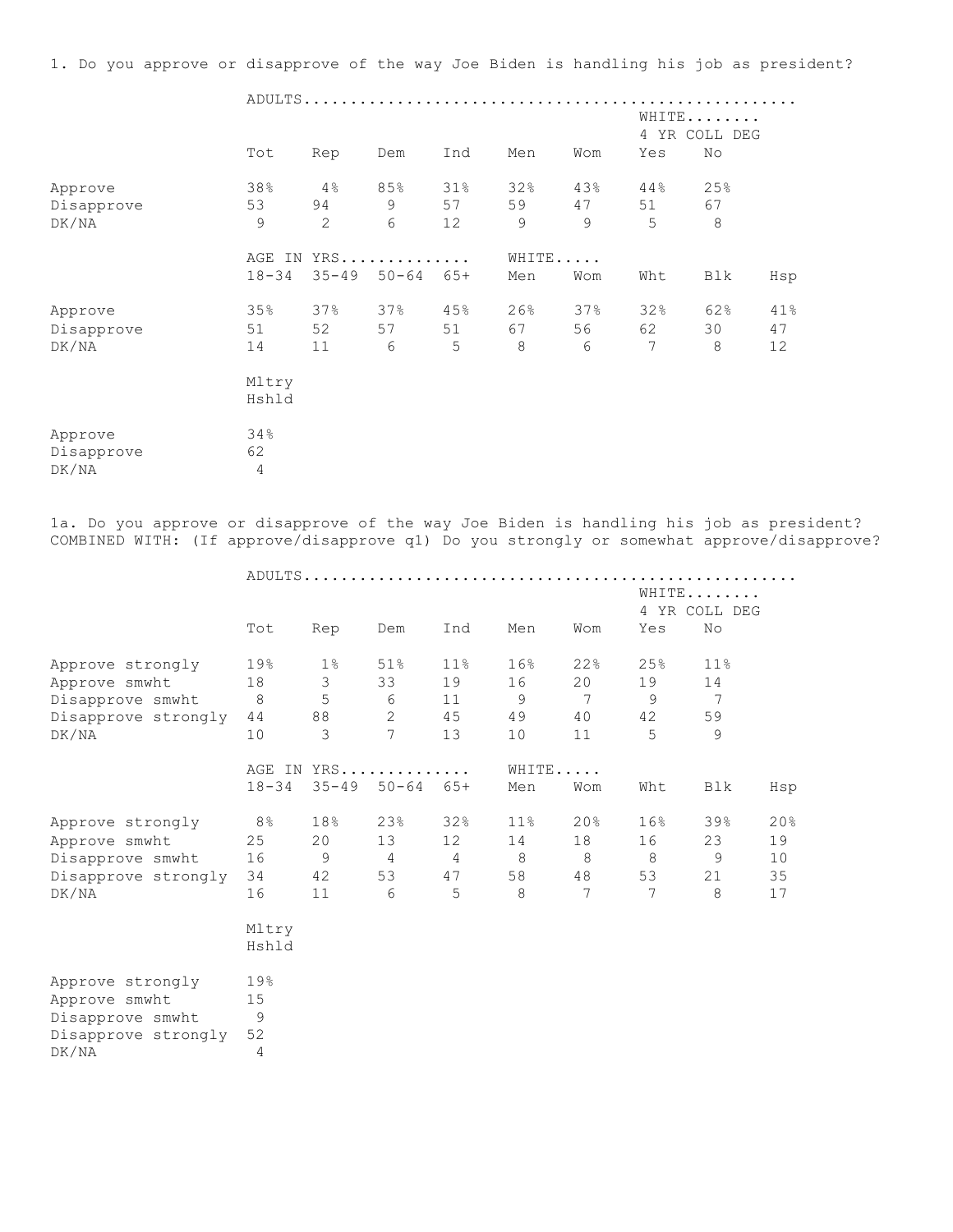ADULTS..................................................... WHITE........ 4 YR COLL DEG Tot Rep Dem Ind Men Wom Yes No Approve 34% 3% 80% 28% 29% 39% 43% 24% Disapprove 58 95 15 64 64 53 53 72 DK/NA 7 1 6 8 7 8 4 4 AGE IN YRS............... WHITE...... 18-34 35-49 50-64 65+ Men Wom Wht Blk Hsp Approve 25% 38% 34% 44% 25% 35% 30% 57% 35% Disapprove 63 54 62 52 71 61 66 34 54 DK/NA 12 8 4 4 4 3 4 10 11 3. Do you approve or disapprove of the way Joe Biden is handling - foreign policy? ADULTS..................................................... WHITE........ 4 YR COLL DEG Tot Rep Dem Ind Men Wom Yes No Approve 39% 6% 83% 35% 34% 44% 48% 29% Disapprove 52 91 11 56 59 46 48 65 DK/NA 9 3 6 9 7 10 4 7 AGE IN YRS............... WHITE...... 18-34 35-49 50-64 65+ Men Wom Wht Blk Hsp Approve 38% 38% 37% 46% 30% 40% 35% 61% 39% Disapprove 46 54 58 51 64 54 59 28 46 DK/NA 16 8 5 3 5 6 6 10 15 FOLLOWING NEWS ABOUT INVASION OF UKRAINE Q9 Mltry Very Somewhat NotToo Hshld closely closely closely Approve 34% 42% 37% 28%<br>Disapprove 62 54 52 45 Disapprove  $62$  54 52 52 45 DK/NA 5 3 11 27 4. Do you approve or disapprove of the way Joe Biden is handling - the response to the coronavirus? ADULTS..................................................... WHITE........ 4 YR COLL DEG Tot Rep Dem Ind Men Wom Yes No Approve 80 49% 11% 92% 47% 44% 53% 53% 38% Disapprove 44 83 7 45 50 39 43 56 DK/NA 7 6 1 8 6 8 5 6 AGE IN YRS............... WHITE...... 18-34 35-49 50-64 65+ Men Wom Wht Blk Hsp Approve 53% 49% 44% 52% 39% 47% 43% 69% 52%<br>Disapprove 40 43 52 42 56 47 52 23 41<br>DK/NA 7 9 4 5 5 6 6 8 8 Disapprove 40 43 52 42 56 47 52 23 41 DK/NA 7 9 4 5 5 6 6 8 8

2. Do you approve or disapprove of the way Joe Biden is handling - the economy?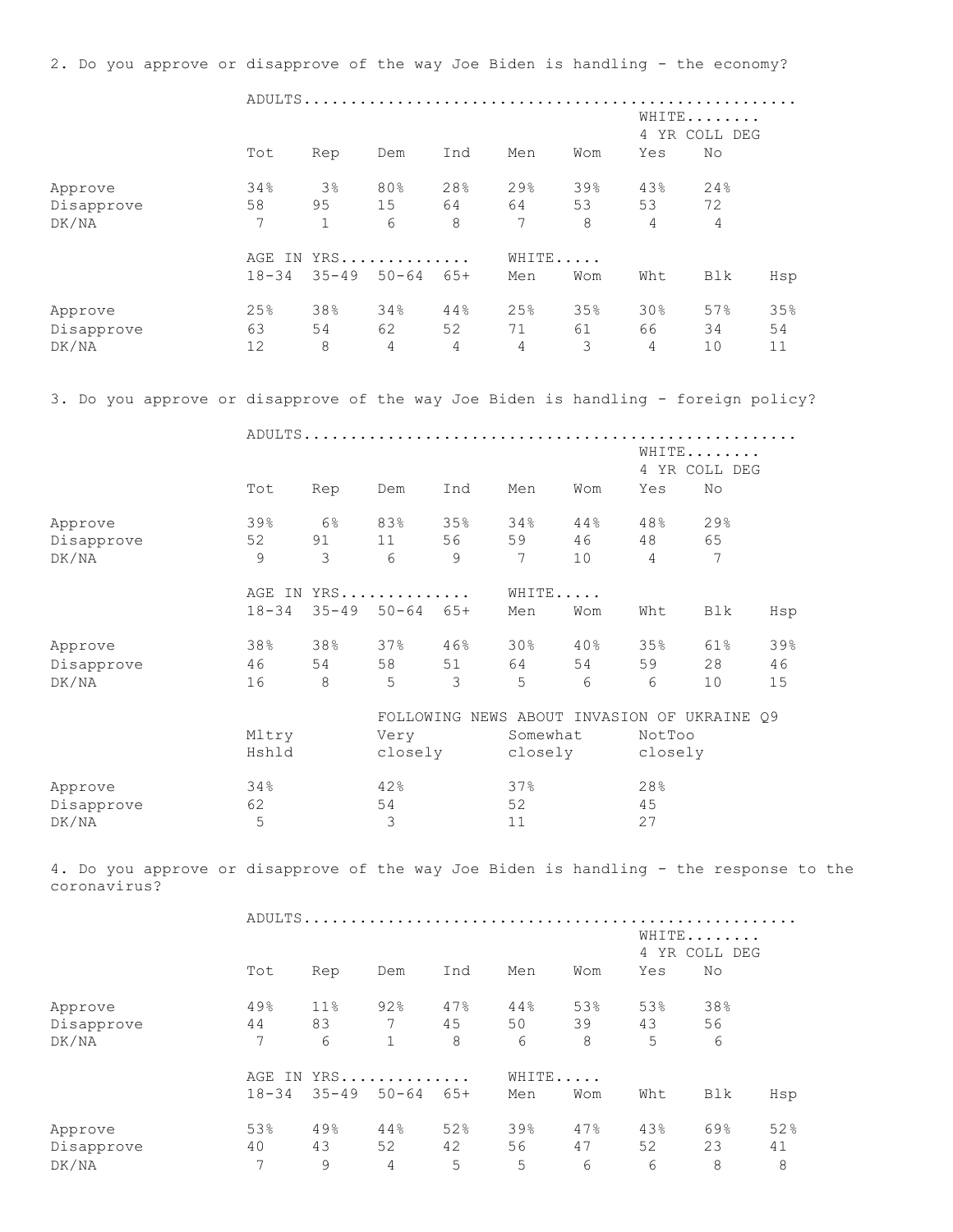5. Do you approve or disapprove of the way Joe Biden is handling - the response to Russia's invasion of Ukraine?

|            |           |                 |                            |     |          |     | WHITE<br>4 YR COLL DEG |                                   |     |  |  |  |
|------------|-----------|-----------------|----------------------------|-----|----------|-----|------------------------|-----------------------------------|-----|--|--|--|
|            | Tot       | Rep             | Dem                        | Ind | Men      | Wom | Yes                    | No                                |     |  |  |  |
| Approve    | 42%       | 10 <sub>8</sub> | 81%                        | 40% | 39%      | 45% | 50%                    | 32%                               |     |  |  |  |
| Disapprove | 49        | 84              | 15                         | 50  | 54       | 45  | 43                     | 61                                |     |  |  |  |
| DK/NA      | 9         | 6               | 4                          | 10  | 7        | 11  | 7                      | 7                                 |     |  |  |  |
|            | AGE IN    |                 | YRS                        |     | WHITE    |     |                        |                                   |     |  |  |  |
|            | $18 - 34$ |                 | $35 - 49$ $50 - 64$ $65 +$ |     | Men      | Wom | Wht                    | Blk                               | Hsp |  |  |  |
| Approve    | 45%       | 38%             | $40\%$                     | 48% | 34%      | 41% | 38%                    | 62%                               | 46% |  |  |  |
| Disapprove | 42        | 54              | 54                         | 47  | 59       | 51  | 55                     | 28                                | 43  |  |  |  |
| DK/NA      | 13        | 7               | 5                          | 5   | 6        | 8   | 7                      | 10                                | 11  |  |  |  |
|            |           |                 | FOLLOWING                  |     |          |     |                        | NEWS ABOUT INVASION OF UKRAINE 09 |     |  |  |  |
|            | Mltry     |                 | Very                       |     | Somewhat |     | NotToo                 |                                   |     |  |  |  |
|            | Hshld     |                 | closely                    |     | closely  |     | closely                |                                   |     |  |  |  |
| Approve    | 38%       |                 | 45%                        |     | 41%      |     | 30%                    |                                   |     |  |  |  |

 $Disappropriate 55$  50 50 43 DK/NA 7 5 9 27

6. How much of a problem has the price of gasoline been for you and your family lately; a very serious problem, a somewhat serious problem, a not too serious problem, or not a problem at all?

|                              |              |              |                               |                          |                                 |              |                          | WHITE         |     |
|------------------------------|--------------|--------------|-------------------------------|--------------------------|---------------------------------|--------------|--------------------------|---------------|-----|
|                              |              |              |                               |                          |                                 |              |                          | 4 YR COLL DEG |     |
|                              | Tot          | Rep          | Dem                           | Ind                      | Men                             | Wom          | Yes                      | No            |     |
| Very serious                 | 37%          | 54%          | 13%                           | 41%                      | 38%                             | 36%          | 23%                      | 40%           |     |
| Smwht serious                | 27           |              | 31 25 27                      |                          | 27                              | 27           | 30                       | 29            |     |
| Not too serious 21           |              |              | 11 35 19                      |                          | 19                              |              | 22 27                    | 17            |     |
| Not a problem at all 14 4 27 |              |              |                               | 13                       | 15                              | 14           | 21                       | 14            |     |
| DK/NA                        | $\mathbf{1}$ |              | $\overline{\phantom{a}}$      | $\overline{\phantom{a}}$ | $-$                             | $\mathbf{1}$ | $\overline{\phantom{a}}$ | -1            |     |
|                              |              |              | AGE IN YRS                    |                          | WHITE                           |              |                          |               |     |
|                              |              |              | $18-34$ $35-49$ $50-64$ $65+$ |                          | Men                             | Wom          | Wht                      | Blk           | Hsp |
| Very serious                 | 34%          |              | $44\%$ $40\%$                 | 30%                      | 36%                             | 32%          | 34%                      | 36%           | 42% |
| Smwht serious                | $\sim$ 31    |              | 22 28 28                      |                          | 29                              | 29           | 29                       | 32            | 26  |
| Not too serious              | 24           |              | 21 17 21                      |                          | 19                              | 22           | 20                       | 19            | 22  |
| Not a problem at all 10      |              |              | 13 15                         | 21                       | 16                              | 16           | 16                       | 13            | 9   |
| DK/NA                        | $\mathbf{1}$ | $\sim$       | 1                             | <b>Service Contract</b>  | <b>Contract Contract Street</b> | $\mathbf{1}$ | $\sim$ $-$               |               |     |
|                              |              |              | ANNUAL HOUSEHOLD INCOME       |                          |                                 |              |                          |               |     |
|                              | $<$ 30K      |              | 30-50 50-100 >100K            |                          |                                 |              |                          |               |     |
| Very serious                 | 50%          |              | $36\%$ $35\%$                 | 28%                      |                                 |              |                          |               |     |
| Smwht serious                | 25           | 29           | 30                            | 26                       |                                 |              |                          |               |     |
| Not too serious              | 15           | 25 23        |                               | 23                       |                                 |              |                          |               |     |
| Not a problem at all 10      |              | 8            | 12                            | 23                       |                                 |              |                          |               |     |
| DK/NA                        |              | $\mathbf{2}$ | $\overline{\phantom{a}}$      | $\mathbf{1}$             |                                 |              |                          |               |     |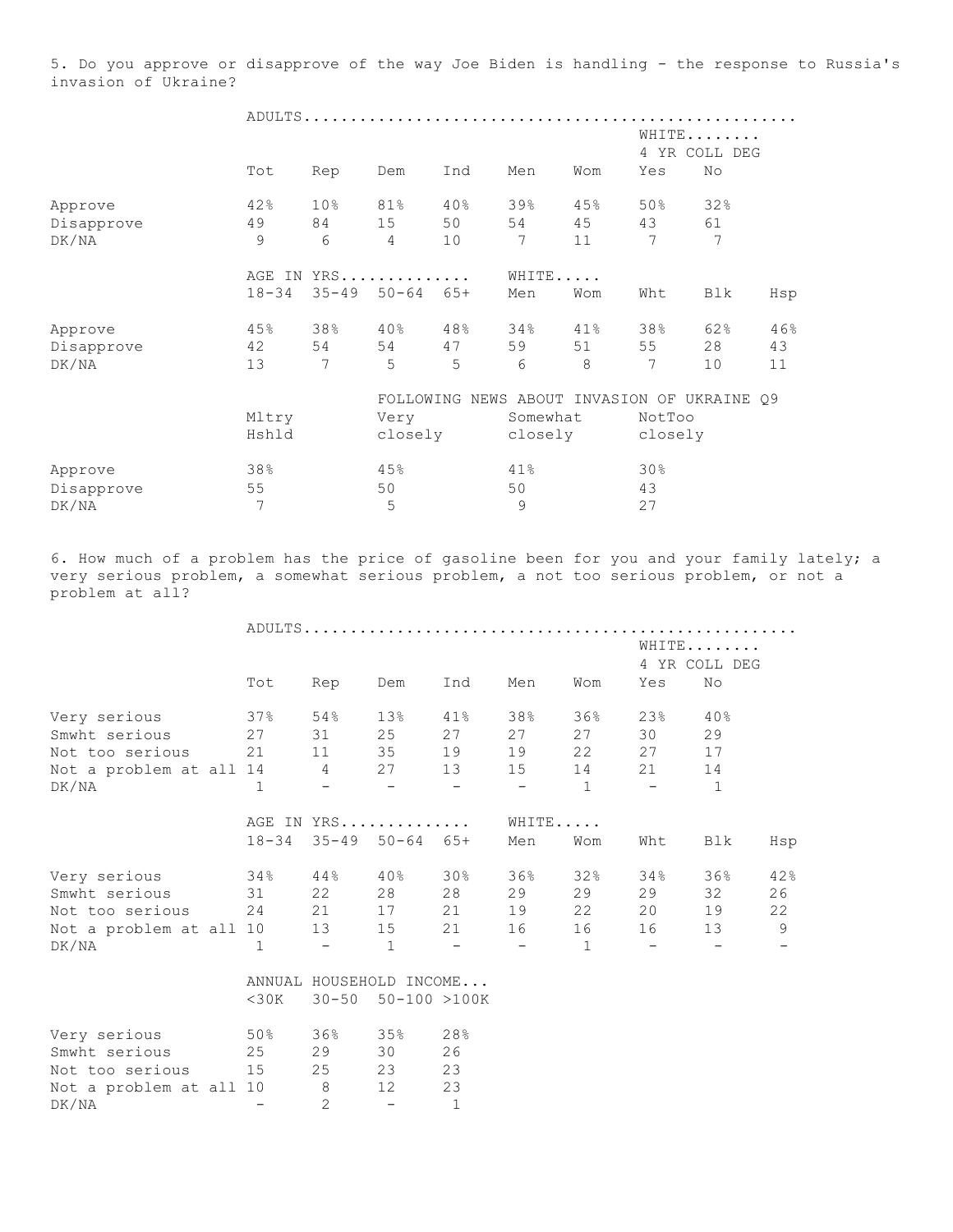7. As a result of the recent rise in gas prices, have you cut back significantly on - your household spending, or not?

|                |               |                |                               |            |              |              | WHITE<br>4 YR COLL DEG |              |     |  |  |  |
|----------------|---------------|----------------|-------------------------------|------------|--------------|--------------|------------------------|--------------|-----|--|--|--|
|                | Tot           | Rep            | Dem                           | Ind        | Men          | Wom          | Yes                    | No           |     |  |  |  |
| Yes            | 45%           | 60%            | 22%                           | 50%        | 45%          |              | 45% 31% 47%            |              |     |  |  |  |
| No             | 54            |                | 39 77                         | 49         | 54           |              | 54 69                  | 51           |     |  |  |  |
| DK/NA          | $\mathbf{1}$  | $\mathbf{1}$   | 1                             | 1          | $\mathbf{1}$ | $\mathbf{1}$ | $\sim$ $-$             | $\mathbf{1}$ |     |  |  |  |
|                |               |                | AGE IN YRS                    |            | WHITE        |              |                        |              |     |  |  |  |
|                |               |                | $18-34$ $35-49$ $50-64$ $65+$ |            | Men          | Wom          | Wht                    | Blk          | Hsp |  |  |  |
| Yes            | 47%           |                | 45% 49% 39% 40%               |            |              | 43%          | 41%                    | 42%          | 61% |  |  |  |
| N <sub>O</sub> | 50            | 53             |                               | 50 61      | 58           | 57           | 58                     | 56 —         | 39  |  |  |  |
| DK/NA          | $\mathcal{S}$ | $\overline{2}$ | $\overline{1}$                | $\sim$ $-$ | $\mathbf{1}$ | 1            | 1                      | 2            |     |  |  |  |
|                |               |                | ANNUAL HOUSEHOLD INCOME       |            |              |              |                        |              |     |  |  |  |
|                |               |                | $<$ 30K 30-50 50-100 >100K    |            |              |              |                        |              |     |  |  |  |
| Yes            | 59%           |                | 52% 45% 33%                   |            |              |              |                        |              |     |  |  |  |
| No             | 39            | 46             | 55                            | 67         |              |              |                        |              |     |  |  |  |

8. As a result of the recent rise in gas prices, have you cut back significantly on - how much you drive, or not?

|       |                | ADULTS              |                               |                |                |                          |               |                |                        |  |  |  |  |
|-------|----------------|---------------------|-------------------------------|----------------|----------------|--------------------------|---------------|----------------|------------------------|--|--|--|--|
|       |                |                     |                               |                |                |                          |               |                | WHITE<br>4 YR COLL DEG |  |  |  |  |
|       | Tot            | Rep                 | Dem                           | Ind            | Men            | Wom                      | Yes           | No             |                        |  |  |  |  |
| Yes   | 46%            | 55%                 | $28\%$ 49%                    |                | 43%            | 48%                      | $31\%$        | 48%            |                        |  |  |  |  |
| No    | 53             |                     | 44 71 49 55 50                |                |                |                          | 68 68         | 50             |                        |  |  |  |  |
| DK/NA | 2              | $\sim$ 1            | $\overline{1}$                | $\overline{c}$ | $\overline{1}$ | $\overline{\phantom{a}}$ | $\sim$        | $\overline{2}$ |                        |  |  |  |  |
|       |                | WHITE<br>AGE IN YRS |                               |                |                |                          |               |                |                        |  |  |  |  |
|       |                |                     | $18-34$ $35-49$ $50-64$ $65+$ |                | Men            | Wom                      | Wht           | Blk            | Hsp                    |  |  |  |  |
| Yes   | 47%            | $45\%$              | $49\%$ $41\%$                 |                | $40\%$         | 44%                      | $42\%$ $49\%$ |                | 55%                    |  |  |  |  |
| No    | 50             |                     | 55 50 57                      |                | 59             | 54                       | 56 —          | 48             | 44                     |  |  |  |  |
| DK/NA | $\overline{3}$ | $\mathbf{1}$        | 2                             | $\overline{2}$ | $\mathbf{1}$   | $\mathbf{1}$             | $\mathbf{1}$  | $\mathcal{E}$  | $\mathbf{1}$           |  |  |  |  |
|       |                |                     | ANNUAL HOUSEHOLD INCOME       |                |                |                          |               |                |                        |  |  |  |  |
|       |                |                     | $<$ 30K 30-50 50-100 >100K    |                |                |                          |               |                |                        |  |  |  |  |

| Yes   | 58% | $51\%$        | 47%  | 32%                      |
|-------|-----|---------------|------|--------------------------|
| Νo    | 4 O | 46            | - 52 | 67                       |
| DK/NA |     | $\mathcal{L}$ |      | $\overline{\phantom{0}}$ |

DK/NA 2 2 - 1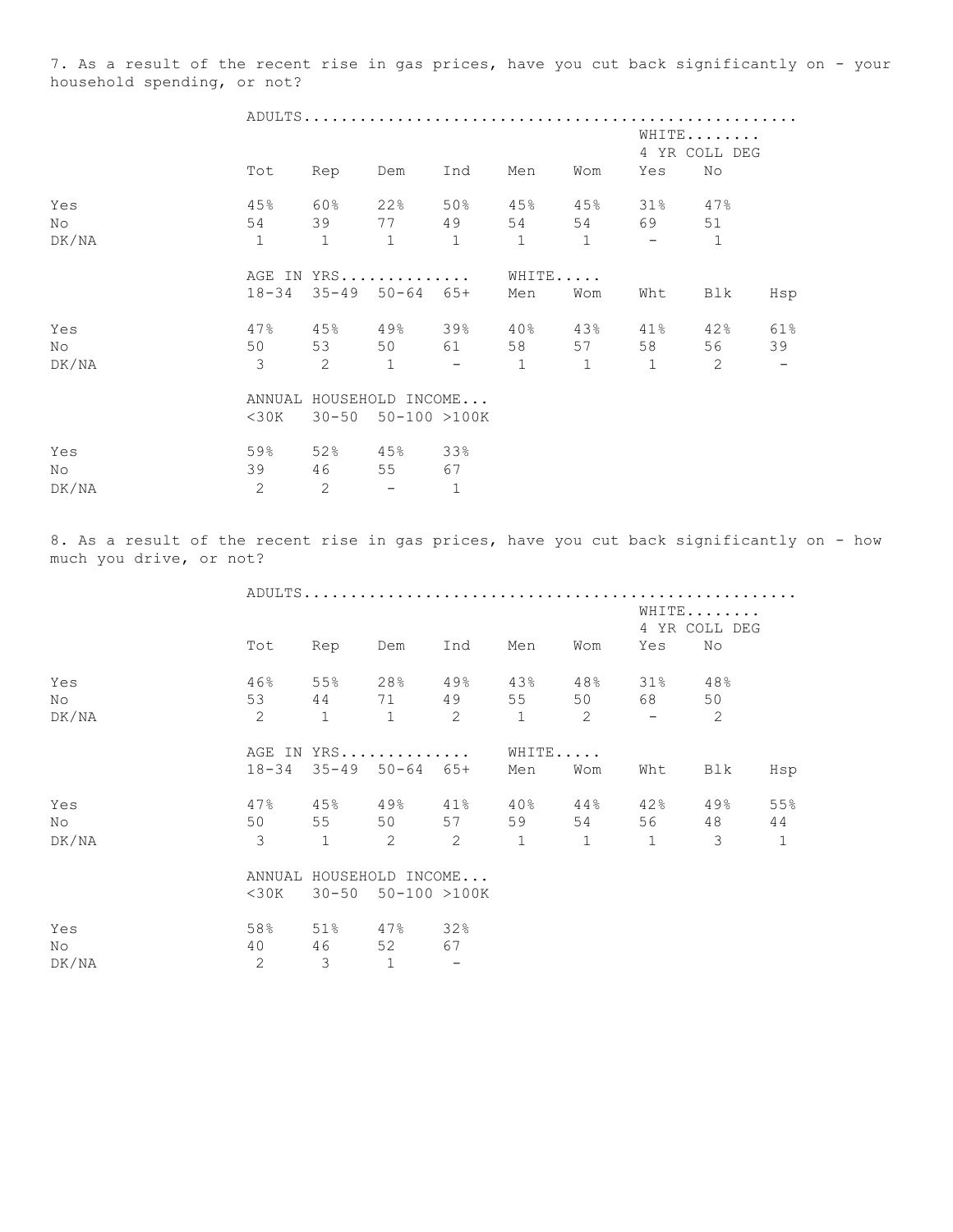9. How closely have you been following news about Russia's invasion of Ukraine; very closely, somewhat closely, or not too closely?

|                                                                                            |                          |                   |                            |                          |                          |                                             |                          | WHITE                    |     |  |
|--------------------------------------------------------------------------------------------|--------------------------|-------------------|----------------------------|--------------------------|--------------------------|---------------------------------------------|--------------------------|--------------------------|-----|--|
|                                                                                            |                          |                   |                            |                          |                          |                                             |                          | 4 YR COLL DEG            |     |  |
|                                                                                            | Tot                      | Rep               | Dem                        | Ind                      | Men                      | Wom                                         | Yes                      | No                       |     |  |
| Very closely                                                                               | 52%                      | 57%               | 58%                        | 50%                      | 56%                      | 49%                                         | 65%                      | 51%                      |     |  |
| Somewhat closely                                                                           | 37                       | 32                | 34                         | 39                       | 34                       | 40                                          | 27                       | 37                       |     |  |
| Not too closely                                                                            | 11                       | 11                | 8                          | 10                       | 10                       | 12                                          | 8                        | 12                       |     |  |
| DK/NA                                                                                      | $\overline{\phantom{a}}$ | $\qquad \qquad -$ | $\overline{\phantom{0}}$   | $\overline{\phantom{m}}$ | $\overline{\phantom{a}}$ | $\overline{\phantom{a}}$                    | $\overline{\phantom{0}}$ | $\overline{\phantom{a}}$ |     |  |
|                                                                                            |                          |                   | AGE IN YRS                 |                          |                          | WHITE                                       |                          |                          |     |  |
|                                                                                            | $18 - 34$                |                   | $35 - 49$ $50 - 64$ $65 +$ |                          | Men                      | Wom                                         | Wht                      | Blk                      | Hsp |  |
| Very closely                                                                               | 38%                      | 51%               | 59%                        | 65%                      | 58%                      | 54%                                         | 56%                      | 44%                      | 46% |  |
| Somewhat closely 45 41 32                                                                  |                          |                   |                            | 28                       | 32                       | 35                                          | 34                       | 42                       | 43  |  |
| Not too closely                                                                            | 17                       | 8 <sup>8</sup>    | 9                          | $\overline{7}$           | 10                       | 11                                          | 10                       | 15                       | 10  |  |
| DK/NA                                                                                      | $ \,$                    | 1                 | $ \,$                      | $-$                      | $-$                      | $-$                                         | $-$                      | $\overline{\phantom{m}}$ | 1   |  |
|                                                                                            | Mltry                    |                   |                            |                          |                          |                                             |                          |                          |     |  |
|                                                                                            | Hshld                    |                   |                            |                          |                          |                                             |                          |                          |     |  |
| Very closely                                                                               | 56%                      |                   |                            |                          |                          |                                             |                          |                          |     |  |
| Somewhat closely                                                                           | 35                       |                   |                            |                          |                          |                                             |                          |                          |     |  |
| Not too closely                                                                            | - 9                      |                   |                            |                          |                          |                                             |                          |                          |     |  |
| DK/NA                                                                                      |                          |                   |                            |                          |                          |                                             |                          |                          |     |  |
| 10. Do you think Russian President Vladimir Putin is mentally stable or mentally unstable? |                          |                   |                            |                          |                          |                                             |                          |                          |     |  |
|                                                                                            |                          |                   |                            |                          |                          |                                             |                          |                          |     |  |
|                                                                                            |                          |                   |                            |                          |                          |                                             |                          | WHITE                    |     |  |
|                                                                                            |                          |                   |                            |                          |                          |                                             |                          | 4 YR COLL DEG            |     |  |
|                                                                                            | Tot                      | Rep               | Dem                        | Ind                      | Men                      | Wom                                         | Yes                      | No                       |     |  |
| Mentally stable                                                                            | 24%                      | 23%               | 17%                        | 28%                      | 31%                      | 17%                                         | 25%                      | 25%                      |     |  |
| Mentally unstable                                                                          | 60                       | 61                | 72                         | 56                       | 55                       | 65                                          | 61                       | 62                       |     |  |
| DK/NA                                                                                      | 16                       | 16                | 11                         | 16                       | 14                       | 18                                          | 14                       | 13                       |     |  |
|                                                                                            |                          |                   | AGE IN YRS                 |                          |                          | WHITE                                       |                          |                          |     |  |
|                                                                                            |                          |                   | 18-34 35-49 50-64 65+      |                          | Men                      | Wom                                         | Wht                      | Blk                      | Hsp |  |
| Mentally stable                                                                            | 28%                      | 28%               | 22%                        | 17%                      | 32%                      | 17%                                         | 24%                      | 25%                      | 21% |  |
| Mentally unstable                                                                          | 58                       | 55                | 63                         | 70                       | 54                       | 69                                          | 62                       | 60                       | 62  |  |
| DK/NA                                                                                      | 14                       | 17                | 16                         | 13                       | 14                       | 14                                          | 14                       | 15                       | 17  |  |
|                                                                                            |                          |                   |                            |                          |                          | FOLLOWING NEWS ABOUT INVASION OF UKRAINE Q9 |                          |                          |     |  |
|                                                                                            | Mltry                    |                   | Very                       |                          | Somewhat                 |                                             | NotToo                   |                          |     |  |
|                                                                                            | Hshld                    |                   | closely                    |                          | closely                  |                                             | closely                  |                          |     |  |
| Mentally stable                                                                            | 24%                      |                   | 25%                        |                          | 24%                      |                                             | 17%                      |                          |     |  |
| Mentally unstable                                                                          | 62                       |                   | 63                         |                          | 57                       |                                             | 53                       |                          |     |  |
| DK/NA                                                                                      | 13                       |                   | $12$                       |                          | 19                       |                                             | 30                       |                          |     |  |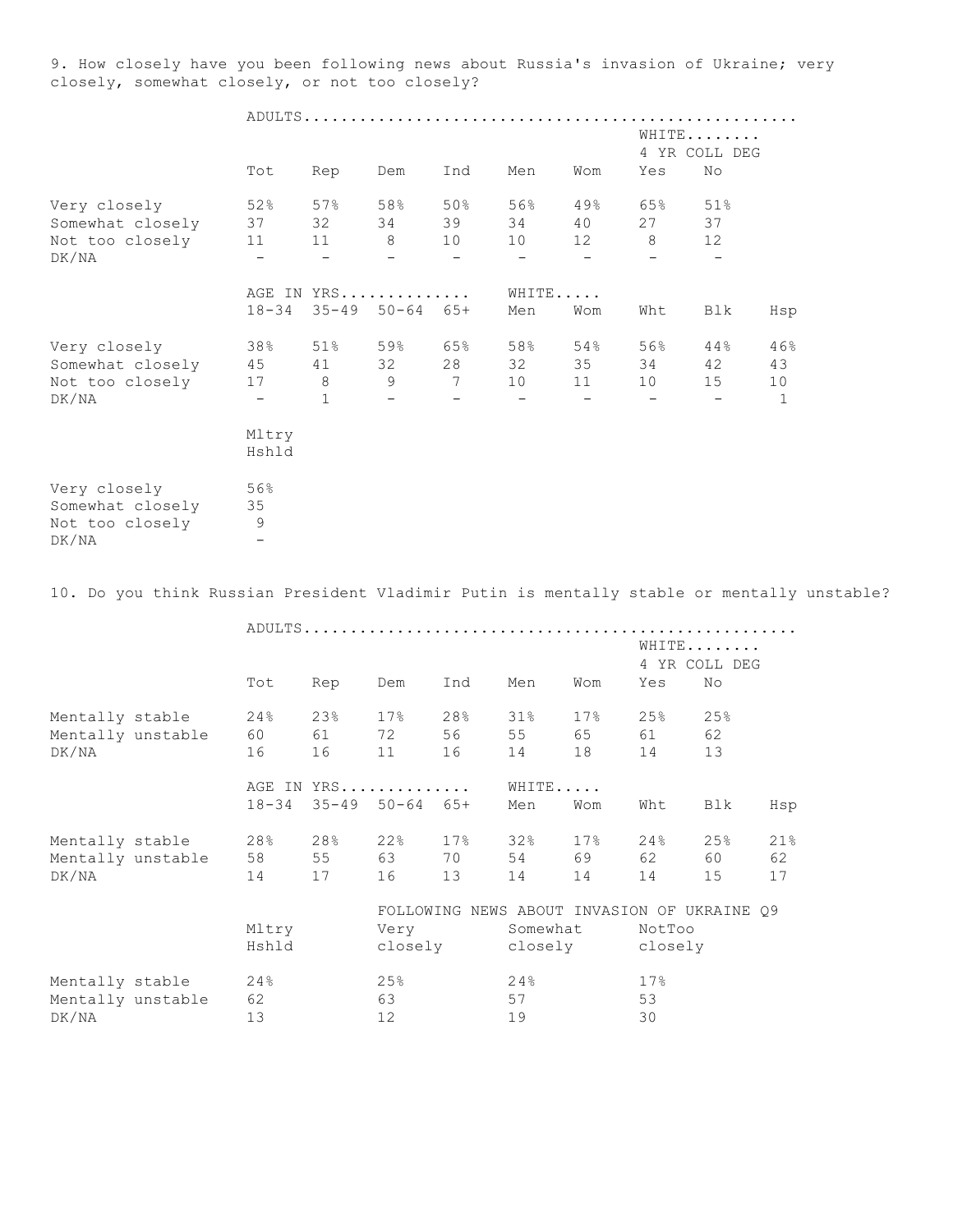11. What concerns you more: COVID-19 or Russia's invasion of Ukraine?

|          |                     |           |                 |                            |                |                                             |                                                                                                                                                                                                                                 |        | WHITE<br>4 YR COLL DEG |     |
|----------|---------------------|-----------|-----------------|----------------------------|----------------|---------------------------------------------|---------------------------------------------------------------------------------------------------------------------------------------------------------------------------------------------------------------------------------|--------|------------------------|-----|
|          |                     | Tot       | Rep             | Dem                        | Ind            | Men                                         | Wom                                                                                                                                                                                                                             | Yes    | No                     |     |
| COVID-19 |                     | 13%       |                 |                            | 8% 21% 12%     | 13%                                         | 14%                                                                                                                                                                                                                             | $7\%$  | 10 <sup>°</sup>        |     |
|          | Invasion of Ukraine |           |                 |                            | 79 85 75 81 80 |                                             | 78 — 178 — 178 — 179 — 179 — 179 — 179 — 179 — 179 — 179 — 179 — 179 — 179 — 179 — 179 — 179 — 179 — 179 — 179 — 179 — 179 — 179 — 179 — 179 — 179 — 179 — 179 — 179 — 179 — 179 — 179 — 179 — 179 — 179 — 179 — 179 — 179 — 17 | 89     | 83                     |     |
| DK/NA    |                     | 8         | $\overline{7}$  | 5                          | 7              | $\overline{7}$                              | $\mathcal{B}$                                                                                                                                                                                                                   | 5      | 7                      |     |
|          |                     |           |                 | AGE IN YRS                 |                | WHITE                                       |                                                                                                                                                                                                                                 |        |                        |     |
|          |                     | $18 - 34$ |                 | $35 - 49$ $50 - 64$ $65 +$ |                | Men                                         | Wom                                                                                                                                                                                                                             | Wht    | Blk                    | Hsp |
| COVID-19 |                     | 13%       |                 |                            | 15% 11% 15%    |                                             | $10\%$ 8% 9%                                                                                                                                                                                                                    |        | 36%                    | 14% |
|          | Invasion of Ukraine | 81 —      |                 |                            | 78 79 81       | 84                                          | 86 1                                                                                                                                                                                                                            | 85     | 56                     | 78  |
| DK/NA    |                     | 6         | $7\phantom{.0}$ | 9                          | $\overline{4}$ | 6                                           | $6 \overline{6}$                                                                                                                                                                                                                | 6      | 8                      | -8  |
|          |                     |           |                 |                            |                | FOLLOWING NEWS ABOUT INVASION OF UKRAINE 09 |                                                                                                                                                                                                                                 |        |                        |     |
|          |                     | Mltry     |                 |                            | Very           | Somewhat                                    |                                                                                                                                                                                                                                 | NotToo |                        |     |
|          |                     | Hshld     |                 |                            |                | closely closely closely                     |                                                                                                                                                                                                                                 |        |                        |     |
| COVID-19 |                     | 13%       |                 | $10\%$                     |                | 15%                                         |                                                                                                                                                                                                                                 | 22%    |                        |     |
|          | Invasion of Ukraine | 79        |                 | 83                         |                | 78                                          |                                                                                                                                                                                                                                 | 64     |                        |     |
| DK/NA    |                     | 8         |                 | 7                          |                | 7                                           |                                                                                                                                                                                                                                 | 14     |                        |     |

12. Which comes closer to your view regarding the U.S. response to Russia's invasion of Ukraine? A) The U.S. should do whatever it can to help Ukraine, even if it means risking a direct war between the U.S. and Russia. B) The U.S. should do whatever it can to help Ukraine, without risking a direct war between the U.S. and Russia.

|                         |                |                            |                          |                                             |                 |                 | WHITE<br>4 YR COLL DEG  |                |              |
|-------------------------|----------------|----------------------------|--------------------------|---------------------------------------------|-----------------|-----------------|-------------------------|----------------|--------------|
|                         | Tot            | Rep                        | Dem                      | Ind                                         | Men             | Wom             | Yes                     | No             |              |
| A) Help/Risk war 17%    |                |                            |                          | 22% 14% 18%                                 | 19 <sup>°</sup> | 15% 17%         |                         | 19%            |              |
| B) Help/Not risk war 75 |                |                            |                          | 69 82 74                                    | 73              |                 | 78                      | 71             |              |
| NEITHER (VOL)           | 5 <sup>5</sup> | 5                          | $\overline{\phantom{a}}$ | 5 <sub>5</sub>                              | 5 <sub>5</sub>  | $5\overline{)}$ | $\overline{\mathbf{3}}$ | 5              |              |
| DK/NA                   | $\overline{4}$ | $\overline{4}$             | $\overline{c}$           | 3                                           | $\overline{4}$  | $\overline{4}$  | $\mathbf{1}$            | $\overline{4}$ |              |
|                         |                | AGE IN YRS                 |                          |                                             | WHITE           |                 |                         |                |              |
|                         | $18 - 34$      | $35 - 49$ $50 - 64$ $65 +$ |                          |                                             | Men             | Wom             | Wht                     | Blk            | Hsp          |
| A) Help/Risk war 13%    |                |                            |                          | 18% 20% 19%                                 | 21%             | 16% 18%         |                         | 12%            | 16%          |
| B) Help/Not risk war 79 |                | 73                         |                          | 72 77                                       | 71              |                 | 76 74 80                |                | 78           |
| NEITHER (VOL)           | 4              | 8                          | 4                        | $\overline{2}$                              | $5\phantom{.0}$ | $\overline{4}$  | $\overline{5}$          | 5              | $\mathbf{1}$ |
| DK/NA                   | $5^{\circ}$    | $\mathbf{1}$               | 3                        | 3                                           | 3               | $\overline{4}$  | 3                       | $\overline{2}$ | 5            |
|                         |                |                            |                          | FOLLOWING NEWS ABOUT INVASION OF UKRAINE Q9 |                 |                 |                         |                |              |
|                         | Mltry          |                            | Very                     |                                             | Somewhat        |                 | NotToo                  |                |              |
|                         | Hshld          |                            |                          | closely closely closely                     |                 |                 |                         |                |              |
| A) Help/Risk war 24%    |                |                            | 22%                      |                                             | 11 <sup>°</sup> |                 | 14%                     |                |              |
| B) Help/Not risk war 68 |                |                            | 72                       |                                             | 79              |                 | 73                      |                |              |
| NEITHER (VOL)           | 5              |                            | 4                        |                                             | $\mathsf S$     |                 | 7                       |                |              |
| DK/NA                   | 3              |                            | 3                        |                                             | 5               |                 | 6                       |                |              |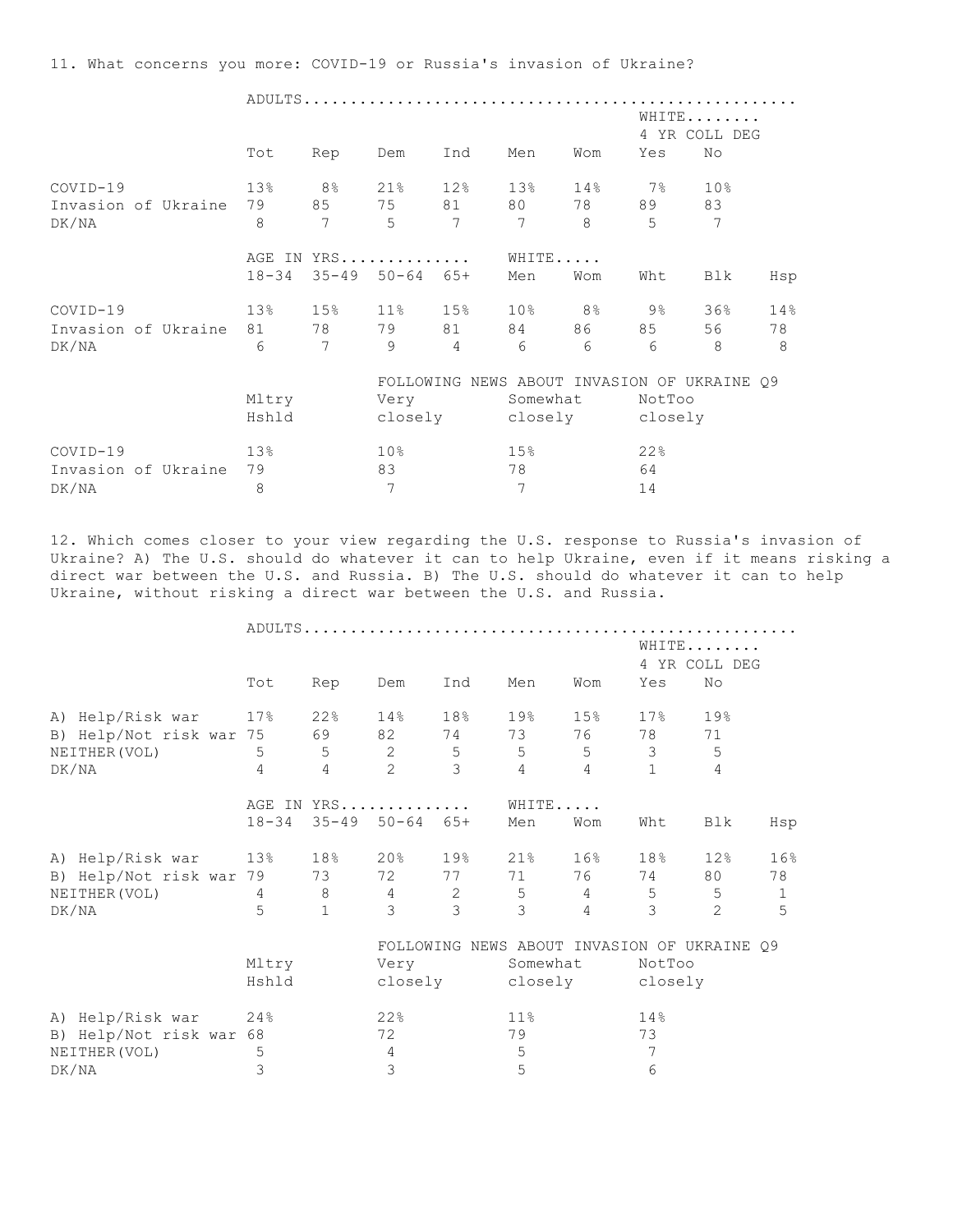13. As you may know, some politicians and media figures have had words of praise for Russian President Vladimir Putin in the last several weeks. Does that make you view those individuals more favorably, less favorably, or doesn't it affect your opinion of those individuals?

|                |                |                |                            |                |                                             |                 |                | WHITE<br>4 YR COLL DEG |     |  |  |  |
|----------------|----------------|----------------|----------------------------|----------------|---------------------------------------------|-----------------|----------------|------------------------|-----|--|--|--|
|                | Tot            | Rep            | Dem                        | Ind            | Men                                         | Wom             | Yes            | No                     |     |  |  |  |
| More favorably | 2 <sup>°</sup> | 38             | $2\,$ %                    |                | $1\%$ 3%                                    | $1\,$ %         | 2%             | 2%                     |     |  |  |  |
| Less favorably | 57             | 45             | 81 54                      |                | 53                                          | 61 — 10         | 66 — 10        | 56                     |     |  |  |  |
| Doesn't affect | 36             |                | 46 16 39                   |                | 40                                          | 32              | 28             | 36                     |     |  |  |  |
| DK/NA          | 5              | 6              | $\mathbf{1}$               | 6              | 5                                           | $5\overline{)}$ | $\overline{4}$ | 5                      |     |  |  |  |
|                |                |                | AGE IN YRS                 |                | WHITE                                       |                 |                |                        |     |  |  |  |
|                | $18 - 34$      |                | $35 - 49$ $50 - 64$ $65 +$ |                | Men                                         | Wom             | Wht            | Blk                    | Hsp |  |  |  |
| More favorably | 2%             |                |                            |                | $1\%$ 2% $4\%$ 3%                           | $2\,$ %         |                | $2\%$ 3%               | 2%  |  |  |  |
| Less favorably | 46             |                | 53 62 71                   |                | 55                                          | 65 — 10         | 60 — 10        | 55                     | 47  |  |  |  |
| Doesn't affect | 49             | 41             | 31                         | 21             | 39                                          | 27              | 33             | 37                     | 45  |  |  |  |
| DK/NA          | $\mathbf{3}$   | $\overline{4}$ | 5                          | $\overline{5}$ | $\overline{4}$                              | 6               | 5              | $\overline{5}$         | 5   |  |  |  |
|                |                |                |                            |                | FOLLOWING NEWS ABOUT INVASION OF UKRAINE Q9 |                 |                |                        |     |  |  |  |
|                | Mltry          |                | Very                       |                | Somewhat                                    |                 | NotToo         |                        |     |  |  |  |
|                | Hshld          |                |                            |                | closely closely closely                     |                 |                |                        |     |  |  |  |
| More favorably | 2%             |                | 3%                         |                | $1\%$                                       |                 | 2%             |                        |     |  |  |  |
| Less favorably | 56             |                | 64                         |                | 56                                          |                 | 30             |                        |     |  |  |  |
| Doesn't affect | 38             |                | 29                         |                | 38                                          |                 | 62             |                        |     |  |  |  |
| DK/NA          | 5              |                | 5                          |                | 5                                           |                 | 5              |                        |     |  |  |  |

14. Some people have called for NATO, the North Atlantic Treaty Organization, to enforce a no-fly zone over Ukraine. NATO, which includes the U.S., has refused, explaining it would lead NATO countries into a war with Russia. Do you approve or disapprove of NATO's decision?

|            |           |           |           |       |                                             |     | WHITE<br>4 YR COLL DEG |     |     |  |
|------------|-----------|-----------|-----------|-------|---------------------------------------------|-----|------------------------|-----|-----|--|
|            | Tot       | Rep       | Dem       | Ind   | Men                                         | Wom | Yes                    | No  |     |  |
| Approve    | 54%       | 47%       | 58%       | 57%   | 60%                                         | 47% | 61%                    | 55% |     |  |
| Disapprove | 32        | 38        | 30        | 30    | 30                                          | 33  | 29                     | 32  |     |  |
| DK/NA      | 15        | 15        | 12        | 13    | 10                                          | 20  | 10                     | 13  |     |  |
|            | AGE IN    |           | YRS       |       | WHITE                                       |     |                        |     |     |  |
|            | $18 - 34$ | $35 - 49$ | $50 - 64$ | $65+$ | Men                                         | Wom | Wht                    | Blk | Hsp |  |
| Approve    | 56%       | 49%       | 53%       | 58%   | <b>60%</b>                                  | 54% | 57%                    | 50% | 53% |  |
| Disapprove | 27        | 36        | 35        | 31    | 31                                          | 30  | 31                     | 33  | 30  |  |
| DK/NA      | 17        | 14        | 12        | 11    | 10                                          | 15  | 12                     | 17  | 17  |  |
|            |           |           |           |       | FOLLOWING NEWS ABOUT INVASION OF UKRAINE Q9 |     |                        |     |     |  |
|            | Mltry     |           | Very      |       | Somewhat                                    |     | NotToo                 |     |     |  |
|            | Hshld     |           | closely   |       | closely                                     |     | closely                |     |     |  |
| Approve    | 48%       |           | 58%       |       | 51%                                         |     | 39%                    |     |     |  |
| Disapprove | 37        |           | 32        |       | 29                                          |     | 34                     |     |     |  |
| DK/NA      | 15        |           | 9         |       | 20                                          |     | 27                     |     |     |  |